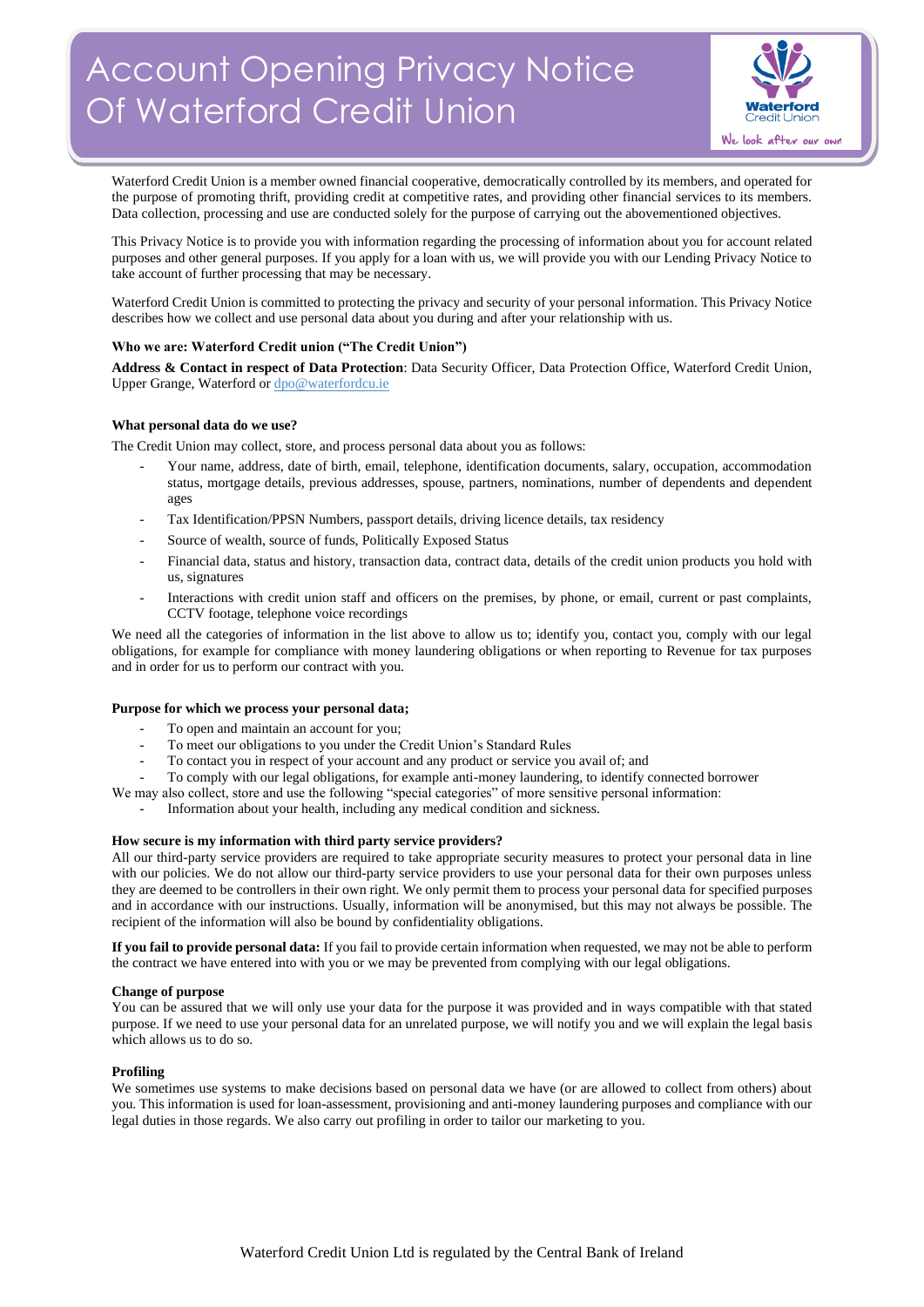

### **Data Retention Periods**

We will only retain your personal data for as long as necessary to fulfil the purpose(s) for which it was obtained, taking into account any legal/contractual obligation to keep it. Where possible we record how long we will keep your data where that is not possible, we will explain the criteria for the retention period. This information is documented in our Data Register and Retention Policy (copy available upon request) Once the retention period has expired, the respective data will be permanently deleted. Please see our retention periods below.

- A**ccounting** records required to be kept further to the Credit Union Act, 1997 (as amended) must be retained for not less than six years from the date to which it relates.
- The **money laundering** provisions of Anti-Money Laundering legislation require that certain documents must be retained for a period of six years after the relationship with the member has ended.
- We keep **income tax** records for a period of six years after completion of the transactions to which they relate.
- Loan application information is retained for a period of six years from the date of discharge, final repayment, transfer of the loan.
- **CCTV** footage which is used in the normal course of business (i.e. for security purposes) for one month.
- **Telephone Recordings** taken in the normal course of business for 12 months.

### **Planned data transmission to third countries**

There are no plans for a data transmission to third countries.

**Updates to this notice:** We will make changes to this notice from time to time, particularly when we change how we use your information, and change our technology and products.

You can always find an up-to-date version of this notice on our websit[e www.waterfordcu.ie](http://www.waterfordcu.ie/) or you can ask us for a copy.

## *Our Use and Sharing of your Information*

We will collect and use relevant information about you, your transactions, your use of our products and services, and your relationships with us. We will typically collect and use this information for the following purposes:



## **Fulfilling a Contract**

This basis is appropriate where the processing is necessary for us to manage your accounts and credit union services to you.

**Administrative Purposes**: We will use the information provided by you, either contained in this form or any other form or application for the purpose of assessing this application, processing applications you make and to maintain and administer any accounts you have with the credit union.

**Third Parties:** We may appoint external third parties to undertake operations functions on our behalf. We will ensure that any information passed to third parties conduction operational functions on our behalf will do so with respect for the security of your data and will be protected in line with data protection law.

**Irish League of Credit Unions (ILCU) Affiliation:** The ILCU provides professional and business support services such as marketing and public affairs representation, monitoring financial, guidance, compliance, risk, learning and development, and insurance services to affiliated credit unions. As Waterford Credit Union is affiliated to the ILCU, the credit union must also operate in line with the ILCU Standard Rules (which members of the credit union are bound to the credit union by) and the League Rules (which the credit union is bound to the ILCU by). We may disclose information in your application or in respect of any account or transaction of yours from the date of your original membership to authorised officers or employees of the ILCU for the purpose of the ILCU providing these services to us.

The Privacy Notice of ILCU can be found a[t www.creditunion.ie](http://www.creditunion.ie/)

**Savings Protection Scheme (SPS):** We may disclose information in any application from you or in respect of any account transaction of yours from the date of your original membership to authorised officers or employees of the ILCU for the purpose of the ILCU providing these services and fulfilling requirements under our affiliation to the ILCU and the SPS.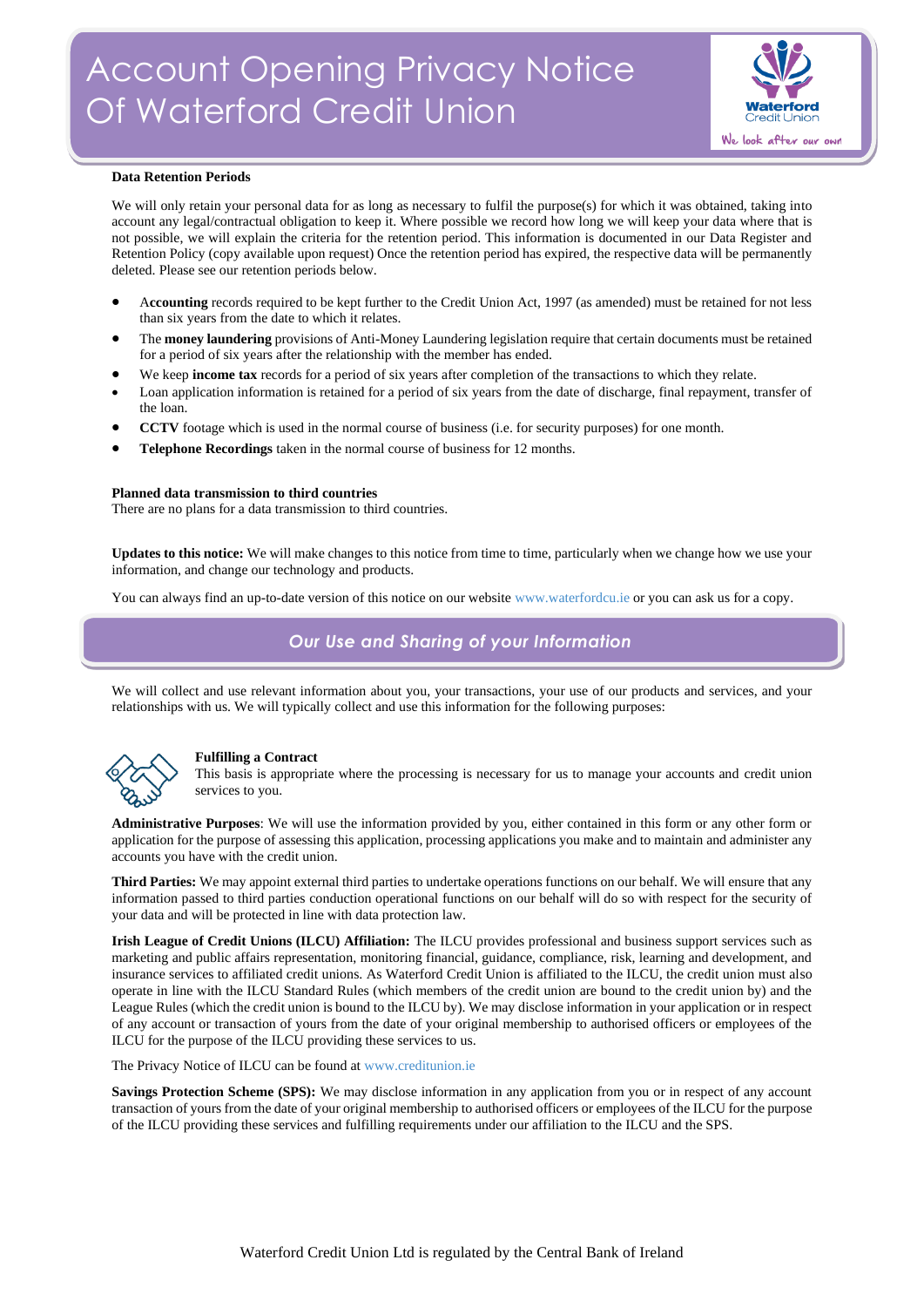# Account Opening Privacy Notice Of Waterford Credit Union



**CUSOP:** For the processing of electronic payments services on your account (such as credit transfers, standing orders and direct debits) the Credit Union is a participant of CUSOP (Payments) DAC ('CUSOP'). CUSOP is a credit union owned, independent, not for profit company that provides an electronic payments service platform for the credit union movement in Ireland. CUSOP is an outsourced model engaging third party companies, such as a Partner Bank, to assist with the processing of payment data.

**TPML:** If we issue you with a debit card, Transact Payments Malta Limited (TPML), which is an authorised e-money institution will also be a controller of your personal data. In order for you to understand what they do with your personal data, and how to exercise your rights in respect of their processing of your personal data, you should review their privacy policy which is available at https://currentaccount.ie/files/tpl-privacy-policy.pdf

**Insurance:** As part of our affiliation with the ILCU, we purchase insurance from ECCU Assurance DAC (ECCU), a life insurance company, wholly owned by the ILCU. To administer these insurances, we may pass your information to ECCU and it may be necessary to process 'special category' personal data about you. This includes information about your health which will be shared with ECCU for the purposes of our life assurance policy to allow ECCU to deal with insurance underwriting, administration and claims on our behalf. Further information can be found in our lending privacy notice.



**Electronic Payments (not through CUSOP):** If you use your debit/credit card to make payments into your credit union account, we are required to share your personal data with Realex Payments and Wellington IT.

**Member Service:** To help us improve our service to you, we may use information about your account to help us improve our services to you.

#### **Legal Duty**

This basis is appropriate when we are processing personal data to comply with an Irish or EU Law.

**Tax Liability:** We may share information and documentation with domestic and foreign tax authorities to establish your liability to tax in any jurisdiction. Where a member is tax resident in another jurisdiction the credit union has certain reporting obligations to Revenue under the Common Reporting Standard. Revenue will then exchange this information with the jurisdiction of tax residence of the member. We shall not be responsible to you or any third party for any loss incurred as a result of us taking such actions. Under the 'Return of Payments Regulations 2008' credit unions are obliged to report details to the Revenue in respect of dividend or interest payments to members, which include PPSN where held.

**Regulatory & Statutory Requirements:** To meet our duties to the Regulator, the Central Bank of Ireland, we may allow authorised people to see our records (which may include information about you) for reporting, compliance and auditing purposes. For the same reason, we will also hold the information about you when you are no longer a member. We may also share information with certain statutory bodies such as the Department of Finance, the Department of Social Protection and the Financial Services & Pensions Ombudsman Bureau of Ireland if required by law.

**Compliance with Anti-Money Laundering & Combating Terrorist Financing Obligations:** The information provided by you will be used for compliance with our customer due diligence and screening obligations under anti-money laundering and combating terrorist financing obligations under The Money Laundering provisions of the Criminal Justice (Money Laundering and Terrorist Financing) Act 2010, as amended by Part 2 of the Criminal Justice Act 2013.

**Audit:** To meet our legislative and regulatory duties to maintain audited financial accounts, we appoint an external auditor. We will allow the external auditor to see our records (which may include information about you) for these purposes.



**Incapacity to Act on your account:** The Credit Union Act 1997 (as amended) provides, in the circumstances where you become unable to transact on your account, due to a mental incapability and no person has been legally appointed to administer your account, that the Board may allow payment to another who it deems proper to receive it, where it is just and expedient to do so, in order that the money be applied in your best interests. In order to facilitate this, medical evidence of your incapacity will be required which will include data about your mental health. This information will be treated in the strictest confidentiality.

## **Legitimate Interest**

A legitimate interest is when we have a business or commercial reason to use your information. But even then, it must not unfairly go against what is right and best for you. If we rely on our legitimate interest, we will tell you what that is.

**CCTV:** We have CCTV footage installed on the premises with clearly marked signage. The purpose of this is for security. Our legitimate interest – with regard to the nature of our business, it is necessary to secure the premises, property herein and any staff/volunteers/members or visitors to the credit union.

**Voice Recording:** We record phone conversations both incoming and outgoing for the purpose of verifying information and quality of service. Our legitimate interest – to ensure a good quality of service, to ensure that correct instructions were given or taken due to the nature of our business and to quickly and accurately resolve any disputes.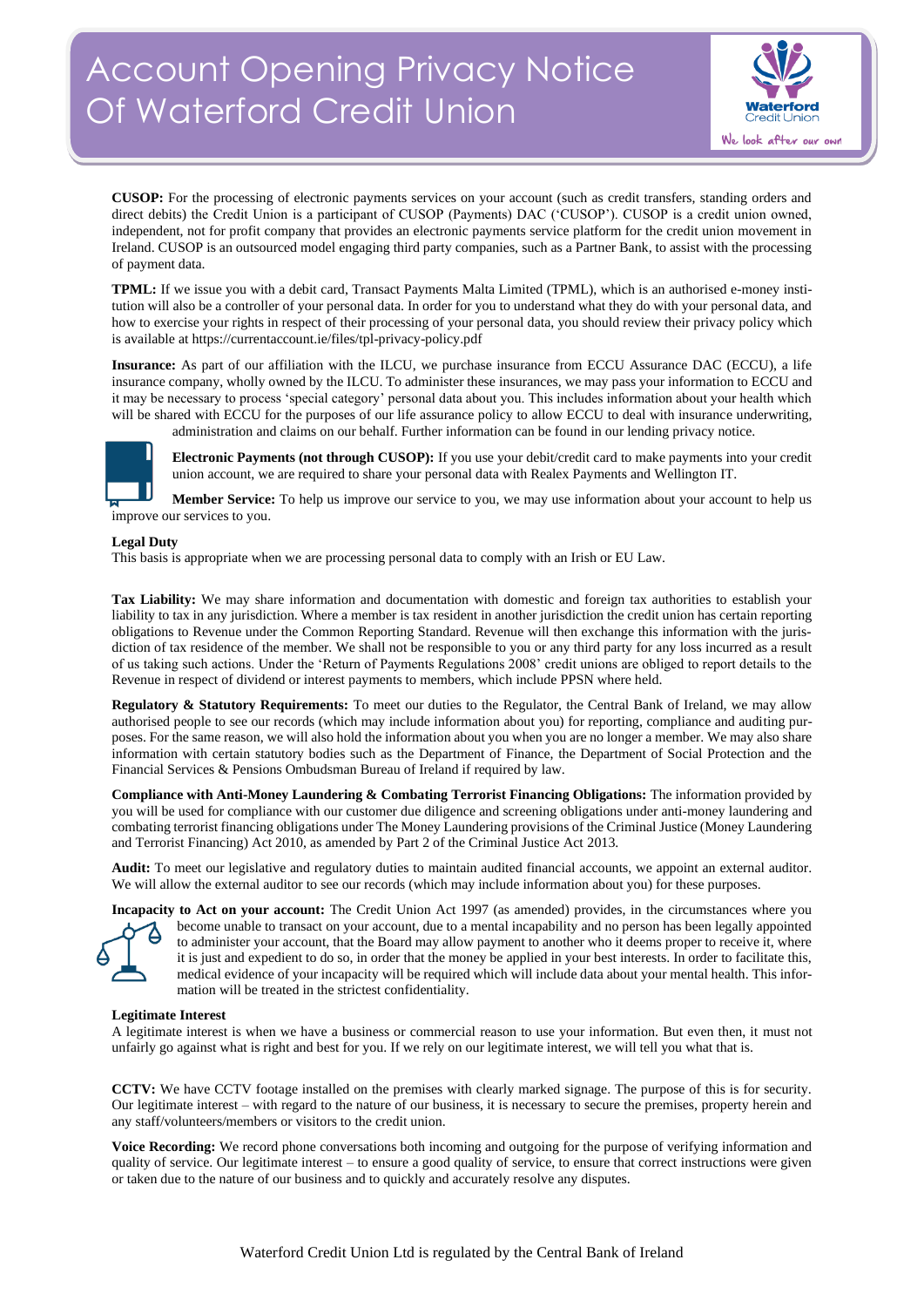



## **Your Consent**

We will only carry out processing which is based on your consent and will cease processing once you withdraw such consent.

**Marketing and Market Research:** To help improve, measure the quality of our products & services we undertake marketing research.

**Your Rights in connection with your personal data**



To **enquire** whether we hold any of your personal data and **obtain information** about how your data is processed.

**Request access** to any personal data held by Waterford Credit Union about you.

**Request erasure** of your personal information. This enables you to ask us to delete or remove personal data where there is no good reason for us continuing to process it. You also have the right to ask us to delete or remove your personal data where you have exercised your right to object to processing (see below).

Have **inaccurate or incomplete personal data** we hold about you **rectified** so as to ensure all information we hold is correct.

**Take your information to a different organisation** (data portability). You can request that Waterford Credit Union provide you with a copy of any relevant personal data in a reusable format and/or request that we transfer your relevant personal data to another controller where it is technically feasible to do *(relevant personal data is personal data that you have provided to us or which is generated by your use of our service, which is processed by automated means and where the basis that we process it is on your consent or on a contract that you have entered into with us).*

**Object and restrict the processing** of your data, where we are relying on a legitimate interest (or those of a third party) and there is something about your particular situation which makes you want to object to processing on this ground. You also have the right to object where we are processing your personal data for direct marketing purposes. You can also ask us to restrict or suspend processing personal data about you, in certain circumstances.

**Object to automated decision making** processes.